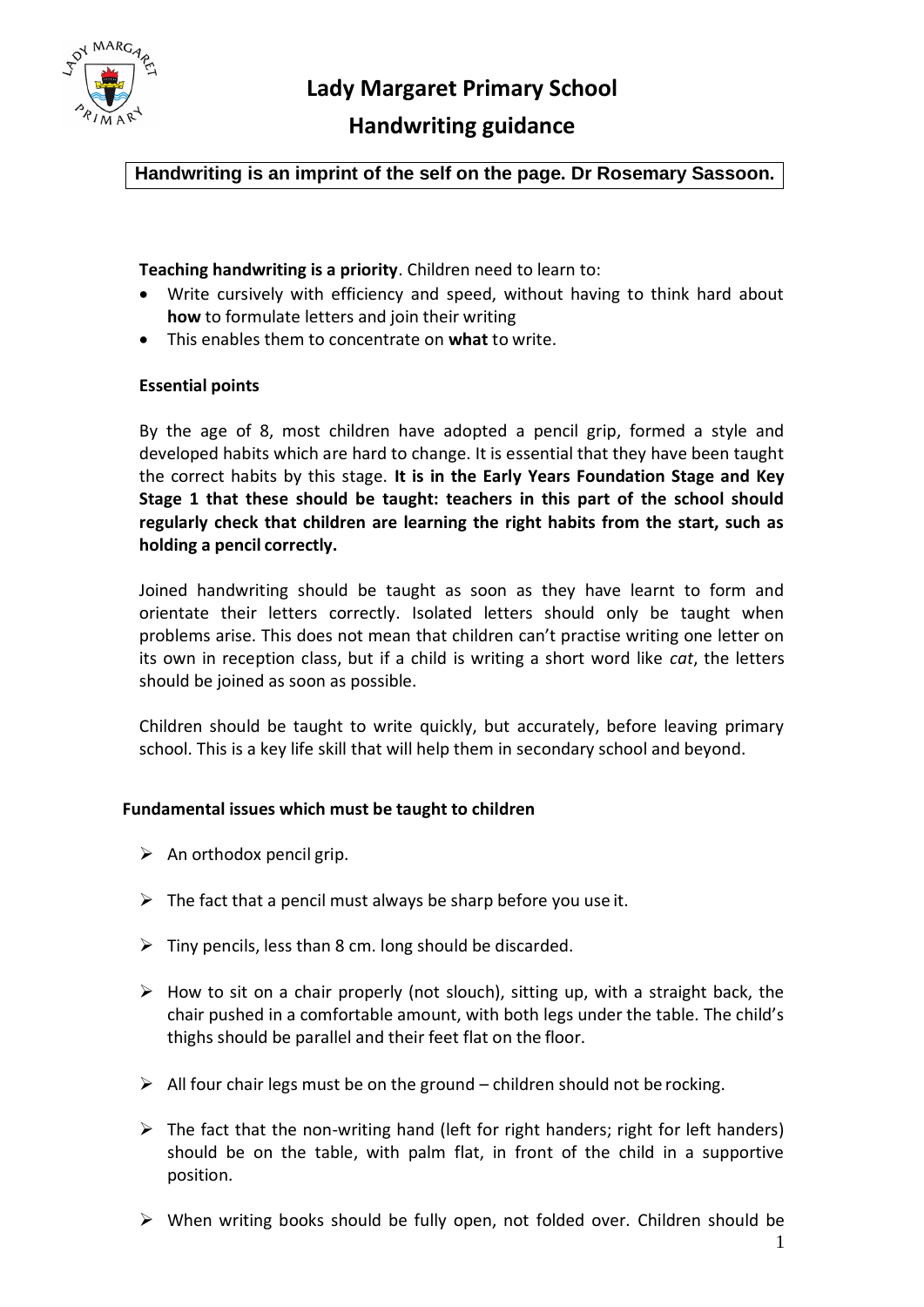sitting in such a way that their books are not overlapping another child's book when they are writing.

- $\triangleright$  Right handers can tilt their book to the left. Left handers can tilt their book to the right. In each case the amount of tilt should be no more than 45 degrees. Quite simply, children should not be allowed to write at a 90 degree angle.
- $\triangleright$  To assist a child who has a problem with the amount of 'tilt' a right angled corner of tape can be stuck onto the desk where he sits so that he can see where to put the corner of his book.
- $\triangleright$  A clutter free table is required with adequate space for a number of children to write.
- $\triangleright$  All small letters start at the top with the exception of d and e (which conveniently happen to be next to each other in the alphabet). These two letters start from the middle.
- $\triangleright$  Capital letters can start from anywhere: the most economically efficient starting point should be found: for most people this is at the top.

## **Above all, avoid the creation of the following four ingrained habits**

- Faulty pencil grip
- Poor posture
- Poor book/paper positioning
- ❖ Incorrect letter formation (for example, starting letters at the bottom)

## **Teaching methodology & time each week**

Research shows that children make most progress when they have short, focused handwriting sessions.

- **In the Early Years Foundation Stage, staff should focus closely upon the formation of correct habits**. They should closely observe what children do with a writing implement and teach children the correct conventions to follow.
- In **reception frequent opportunities are needed for child initiated writing**. These should be established within a rich and stimulating play based learning environment. **Alongside this there should be short, focused, Whole class handwriting sessions**.
- In **Year 1, three 15 minute handwriting sessions** are needed eachweek.
- In **Years 2 to 6, two 15 minute handwriting sessions** are needed each week. It may also be useful to create other opportunities for the children if and when appropriate. One specific issue should be concentrated on in each session. Looking at more than one issue is potentially confusing to the children.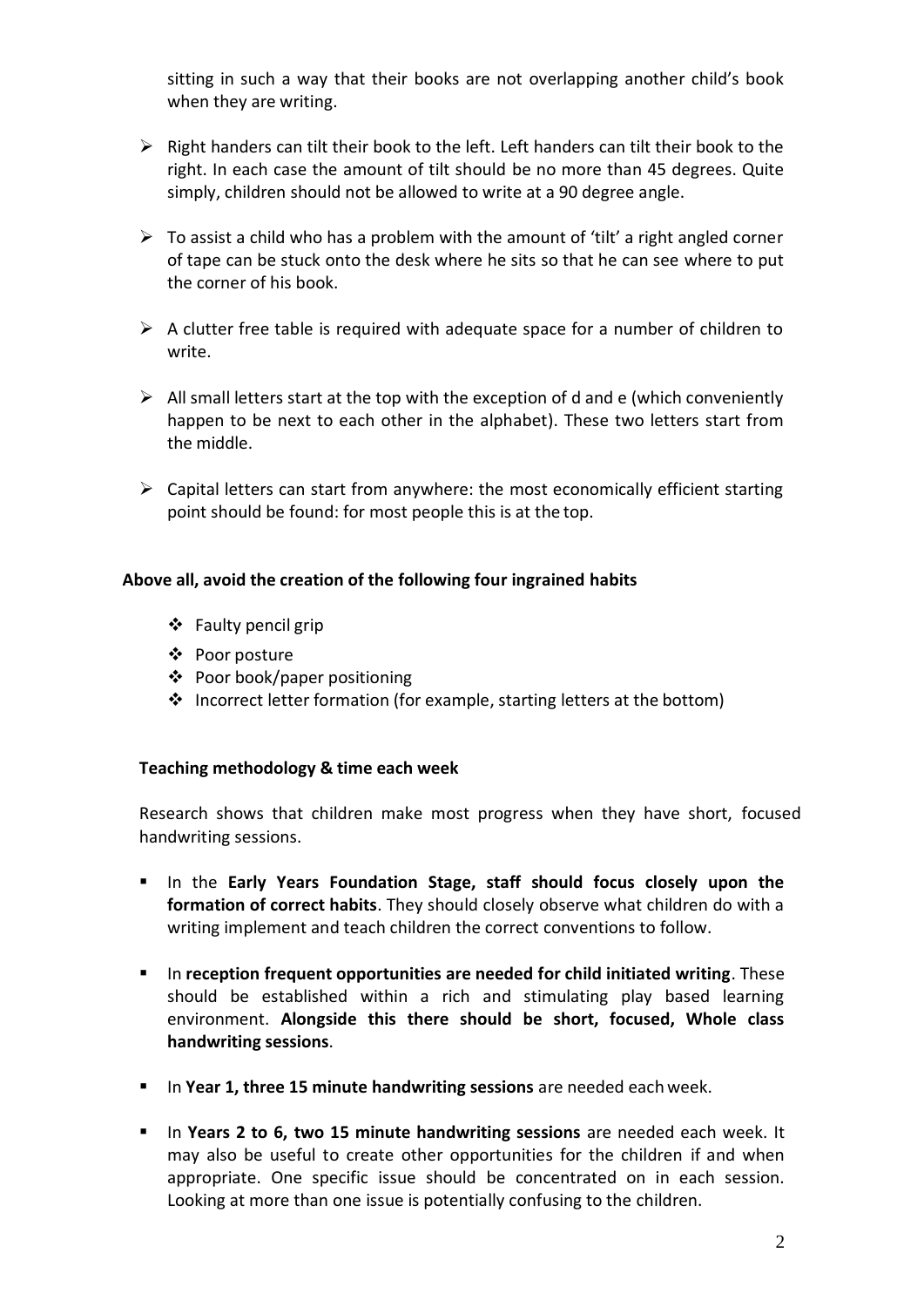# The essential qualities of good handwriting are fluency, neatness and speed.

# **Christopher Jarman's 12 rules for handwriting**

| 1. Good writing is based on a pattern of<br>ovals and parallel lines                                   | 01010101010                          |  |
|--------------------------------------------------------------------------------------------------------|--------------------------------------|--|
| 2. All small letters start at the top                                                                  | abmcs                                |  |
| 3. All the downstrokes are parallel                                                                    | mhnadft                              |  |
| 4. All similar letters are the same<br>height                                                          | ronceulhbbed                         |  |
| 5. All downstrokes are equidistant                                                                     | minimum                              |  |
| 6. The space between words is the<br>width of the small letter o.                                      | willoyouobeomine                     |  |
| 7. Ascenders and descenders are no<br>more than twice the height of small<br>letters, preferably less. | hglpd                                |  |
| 8. Capital letters are no higher than the<br>ascenders, preferably less.                               | Ch Br Dl Ph                          |  |
| 9. Lines of writing are far enough apart<br>for ascenders and descenders not to<br>touch               | you go joy get pit<br>home back doll |  |
| 10. Letters which finish at the top join<br>horizontally                                               | orvwtf                               |  |
| 11. Letters which finish at the bottom<br>join diagonally                                              |                                      |  |
| 12. Letters which finish on a stroke<br>moving left, are best left unjoined                            | $bg$ $p$ $s$                         |  |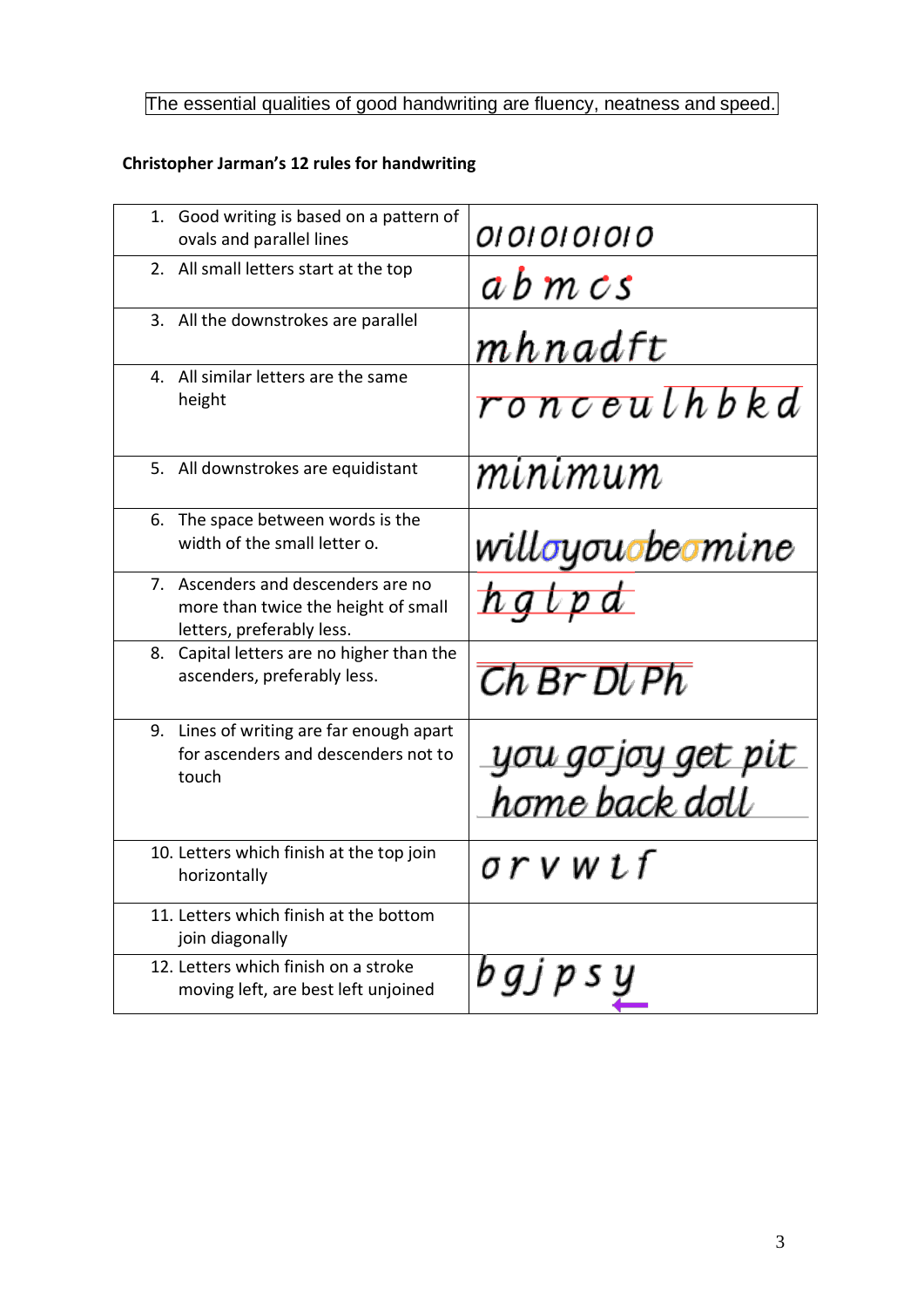# **Nelson Levels**

| <b>EYFS</b>      | <b>Curly Caterpillar Letters</b><br>The caterpillar carls down the<br>ĨO<br>Ω<br>IC.<br>'n<br><b>One Armed Robot Letters</b><br>I have one arm, so we go one way. | <b>Ladder Letters</b><br>I go down the ladder and<br>Ο<br>O<br>t<br>t<br>tU<br>Zigzag Monster Letters<br>I am always at a slant. |
|------------------|-------------------------------------------------------------------------------------------------------------------------------------------------------------------|----------------------------------------------------------------------------------------------------------------------------------|
| Reception/Year 1 | Nelson<br>Handwriting<br><b>Blue Level</b><br>Nelson Thornes                                                                                                      |                                                                                                                                  |
| Year 1 and 2     | Nelson<br>-38<br>Handwriting<br><b>Yellow Level</b><br>Nelson Thomes                                                                                              | Help                                                                                                                             |
| Year 3 and 4     | Nelson<br>-39<br>Handwriting<br><b>Red Level</b><br>Nelson Thornes                                                                                                |                                                                                                                                  |
| Year 5 and 6     | Nelson<br>Handwriting<br>Books 1 and 2<br>Nelson Thomes                                                                                                           |                                                                                                                                  |